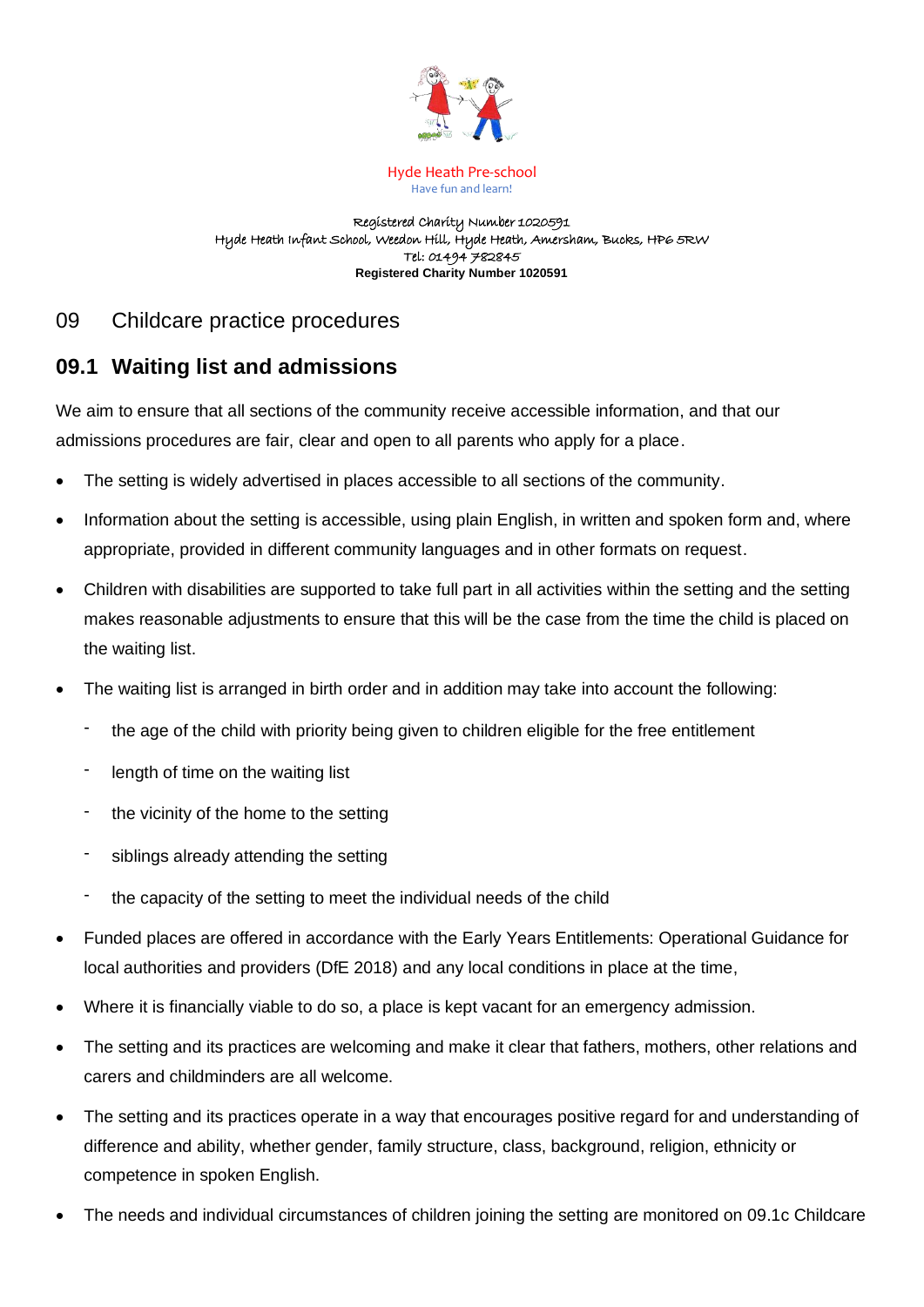registration form, to ensure that no accidental or unintentional discrimination is taking place and that reasonable adjustments are made as required.

- Section 05 Equality procedures is shared and widely promoted to all.
- Places are provided in accordance with 09.1d Childcare terms and conditions issued to every parent when the child takes up their place. Failure to comply may result in the provision of a place being withdrawn.

## **Admissions**

- Once a childcare place has been offered the relevant paperwork is completed by the setting manager or deputy before the child starts and filed on the child's personal file. Forms completed include:
	- 07.1a Privacy notice explains what personal data we collect, why we collect it, how we use it, the control parent/carers have over their personal data and the procedures we have in place to protect it.
	- 09.1d Childcare terms and conditions govern the basis by which we provide childcare.
	- 09.1c Childcare registration form contains personal information about the child and family that must be completed in full prior to the child commencing.

## **Children with SEND**

- The manager must seek to determine an accurate assessment of a child's needs at registration. If the child's needs cannot be met from within the setting's core budget, then an application for SEN inclusion funding must be made immediately.
- Children with identified SEND must be offered a place when one becomes available as with any other child. However, the start date for children with more complex SEND will be determined by the preparations made to ensure the child's safety, well-being and accessibility in the setting. If a child's needs determine that adjustments need to be made, the manager must outline a realistic timeframe for completion, detailing the nature of adjustments e.g. risk assessment, staff training, health care plan and all other adjustments required. The child's safety at all times is paramount.
- At the time of registration, the manager must check to see if a child's family is in receipt of Disability Living Allowance**,** if so, the manager must ask for evidence to enable them to claim the Disability Access Fund directly from the local authority. If the family is eligible but not in receipt of the allowance, the setting manager will support the family in their application. More information can be found at [www.gov.uk/disability-living-allowance-children/how-to-claim.](http://www.gov.uk/disability-living-allowance-children/how-to-claim)
- Preparation for admitting a child with SEND must be made in a reasonable amount of time and any delay in the child starting is scrutinised by the setting manager to avoid discrimination and negative impact on the child and family. During a preparation period the family and relevant agencies and the local authority must be regularly updated on the progress of the preparations.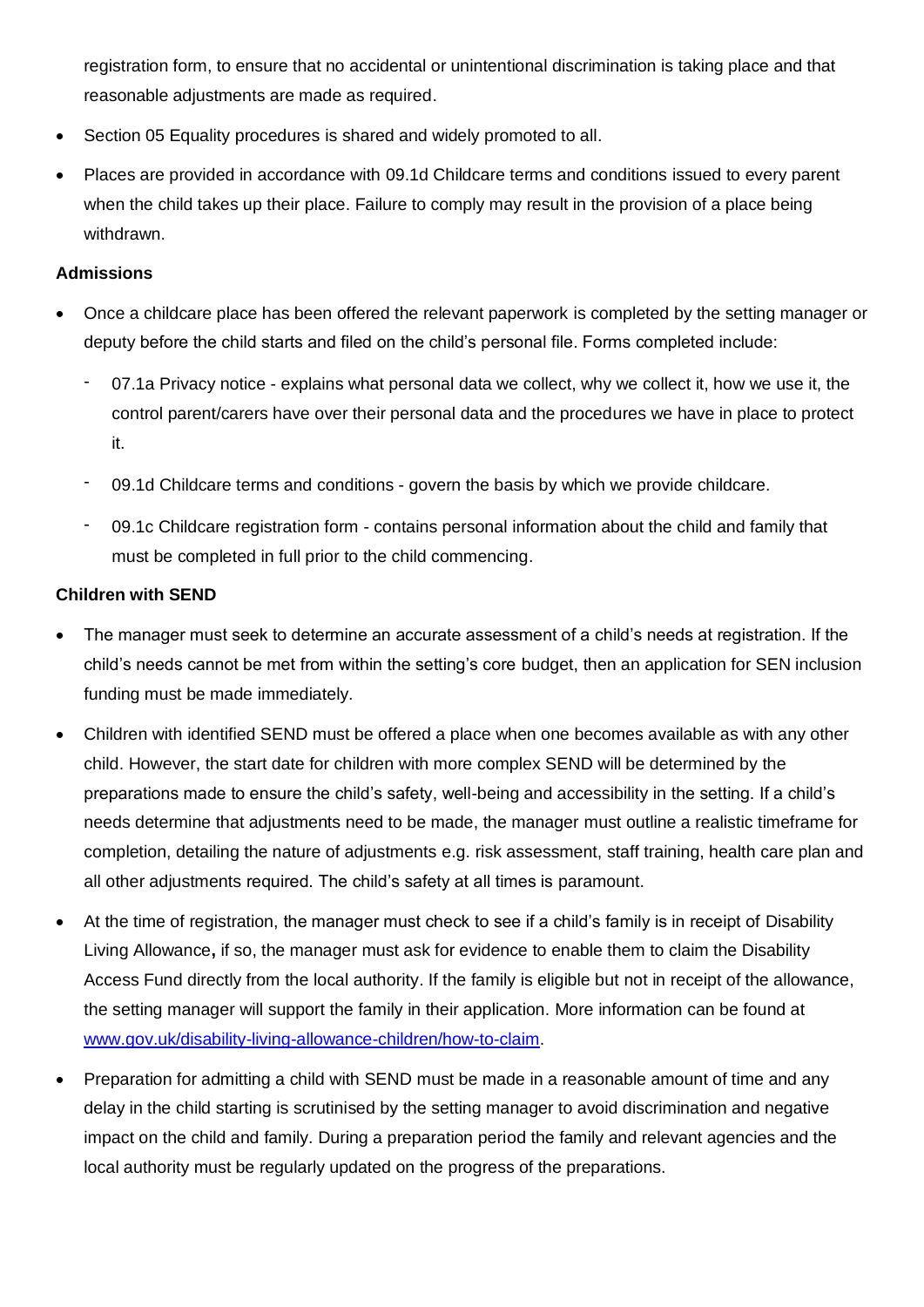## **Safeguarding/child protection**

If information is provided by the parents that a child who is starting at the setting is currently, or has had involvement with social care, the designated person will contact the agency to seek further clarification.

Parents are advised on how to access the setting's policies and procedures.

## **15 Hour Entitlement for 2-Year-old children:**

Depending on a family's circumstances some children are eligible to receive 15 hours' free education from the start of the term following his or her second birthday.

In our Pre-school, we will offer the following pattern of provision for 15-hour entitlement for 2-Year-old children:

- 4 mornings a week 9am until 12pm and one afternoon 12pm until 3pm, Monday to Thursday
- 4 afternoons a week 12pm until 3pm and one morning, Monday to Thursday
- 2 full days and one half day, for example, Monday and Tuesday 9am until 3.00pm (4 sessions) and Wednesday Morning 9am until 12pm (1 session).
- A combination of morning, afternoon and full day sessions that do not exceed 15 hours of childcare from 9am until 3pm, Monday to Thursday.
- **EXT** Fridav sessions are only available if the Pre-School can meet the adult to child ratio and we do not exceed capacity.
- Private sessions can be allocated on top of the entitlement at £16 per session. One session is based from 9am until 12pm or 12pm until 3pm. We ask parents/carers for private session requirements one term before each term your child attends. Parents/carers are invoiced prior to each term your child attends and fees must be paid in full before the start of the invoiced term. BACS, cheque or cash is accepted. If you would like to discuss setting up a payment plan, please speak to the Pre-School administrator. Delayed payment will result in cancelation of private sessions.
- For children staying from 9am until 3pm or from 12pm until 3pm, a packed lunch will need to be provided by the parent/carer.
- Ad-Hoc (one off) sessions can be provided based on accommodation of staffing ratios and Pre-School capacity. One weeks' notice is required by the parent/carer and the chosen session charged at £16 per session. Payment for ad-hoc sessions must be paid before or on the day of your child's attendance, failure to do will result in the Manager not accepting your child for the session(s) required. **Please note-** if you are not claiming your full entitlement of government funding for your child we are unable to offer ad-hoc sessions.
- **Please Note-** For Preschool to plan provision, parents are asked to self-declare to us. Parents/Carers must provide proof of 2-year-old funding entitlement and a copy of their child's birth certificate before their child starts at Hyde Heath Pre-School, failure to do so will result in Hyde Heath Pre-School being unable to accept funded hours.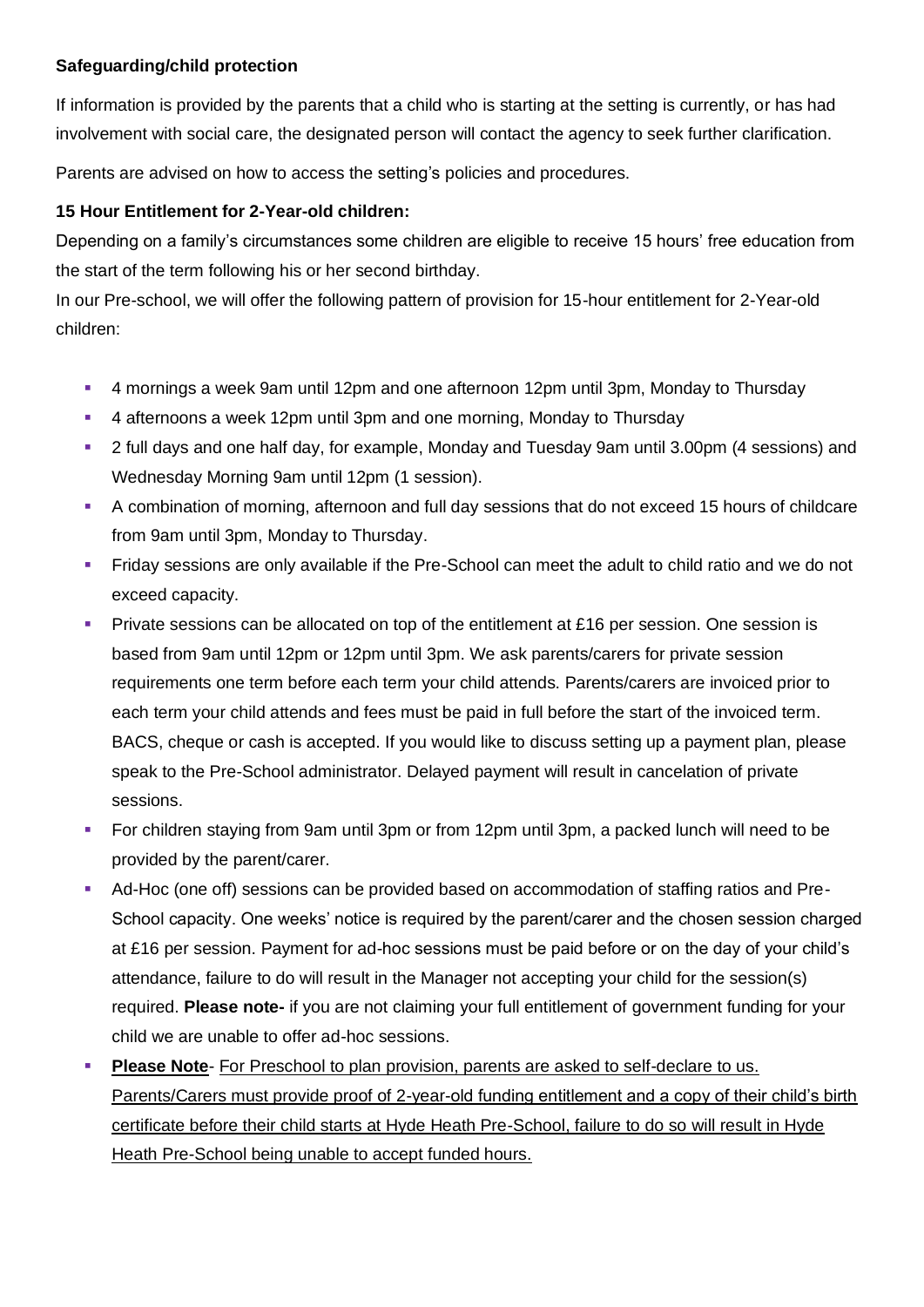## **15 Hours Universal Entitlement for 3 and 4-Year-old children:**

Prior to compulsory education, every child is entitled to receive 15 hours' free education from the start of the term following his or her third birthday. Those children who are moving up to Reception following their 4<sup>th</sup> birthday do not count as part of the roll for the school and children will not be guaranteed a place in Hyde Heath Infant School. They must apply for a school place in accordance with the coordinated scheme and places are then allocated in line with the admissions rules for the school.

In our Pre-school, we will offer the following pattern of provision for 15 hours Universal entitlement for all children:

- 5 mornings a week 9am until 12pm
- 5 afternoons a week 12pm until 3pm or
- 2 full days and one half day, for example, Monday and Tuesday 9am until 3pm (4 sessions) and Wednesday Morning 9am until 12pm (1 session).
- A combination of morning, afternoon and full day sessions that do not exceed 15 hours of childcare over the week from 9am until 3pm
- Private sessions can be allocated on top of the universal entitlement at £16 per session. One session is based from 9am until 12pm or 12pm until 3pm. We ask parents/carers for private session requirements one term before each term your child attends. Parents/carers are invoiced prior to each term your child attends and fees must be paid in full before the start of the invoiced term. BACS, cheque or cash is accepted. If you would like to discuss setting up a payment plan, please speak to the Pre-School administrator. Delayed payment will result in cancelation of private sessions.
- For children staying from 9am until 3pm or from 12pm until 3pm, a packed lunch will need to be provided by the parent/carer.
- Ad-Hoc (one off) sessions can be provided based on accommodation of staffing ratios and capacity. One weeks' notice is required by the parent/carer and charged at £16 per session. Payment for adhoc sessions must be paid before or on the day of your child's attendance, failure to do will result in the Manager not accepting your child for the session(s) required. **Please note-** if you are not claiming your full entitlement of government funding for your we are unable to offer ad-hoc sessions.

All childcare sessions are based on capacity in the Pre-School and are subject to staff ratios. Parents/ carers are asked to indicate the pattern of attendance they would prefer the term before their child starts Pre-School. In the event of any pattern of attendance being oversubscribed, places will be allocated once a space becomes available.

#### **30 Hour Entitlement for 3 and 4-Year-old children**

Some children will be eligible for an extended entitlement, which is up to 30 hours a week term-time or a total of 1140 hours taken throughout the year. However, eligibility criteria will apply.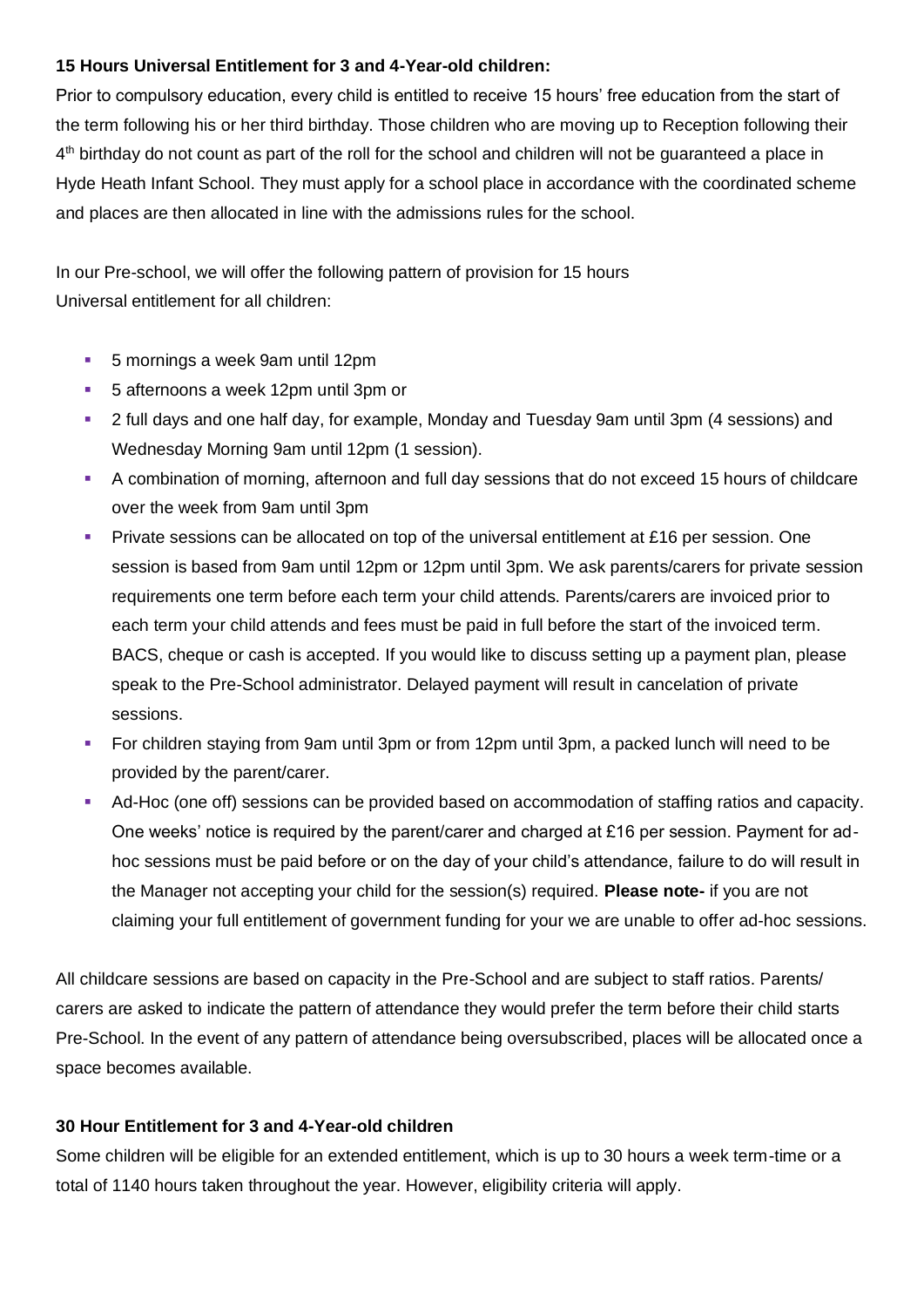# **Eligibility Criteria**

- Both parents are working (or sole parent in a lone parent family) & each parent/carer earns on average:
- A weekly minimum equivalent to 16 hours at national minimum wage (for under 25 year olds) or national living wage (if over 25), and
- Earn less than £100,000 per year, or
- **•** Both parents are employed but one or both parents is temporarily away from the workplace on parental, maternity, paternity or adoption leave or statutory sick pay, or
- One parent is employed & the other parent has substantial caring responsibilities based on specific benefits received for caring, or
- One parent is employed & one parent is disabled or incapacitated based on receipt of specific benefits.

For Preschool to plan provision, parents are asked to self-declare to us, using the above eligibility criteria. However, parents must also log on to the following website: www.gov.uk. The website will check parents' eligibility and provide parents with a voucher code that they must present to the Preschool Manager. Voucher codes must be applied for before the start of each term, if you fail to present your code before the term starts, your child's place will not be accepted until the following term. Parents are also reminded to resubmit their details and gain a new code when instructed by Buckinghamshire County Council.

In our Pre-school, we will offer the following pattern of provision for 30 hours' entitlement:

- 5 mornings 9am 12 noon, plus additional sessions of 12 noon until 3pm or 5 afternoons 12pm 3pm, plus additional sessions of 9am – 12pm. Parents/Carers must state in their application which additional morning/afternoon sessions they will require.
- Parents/Carers may use all of their 30 hour entitlement or part of their entitlement. Parents/Carers must not expect their sessions to be flexible throughout the term due to staff ratios and capacity.
- Parents/Carers must inform the Manager immediately if there are any changes in Parents/Carers circumstances which may affect your eligibility.
- For children staying from 9am until 3pm or 12pm until 3pm, a packed lunch will need to be provided by the parent/carer.

## **Private Sessions**

In our Pre-school, we will offer the following pattern of provision for term time only private sessions:

- Full time, Monday to Friday 9am until 3pm or a combination of hours, for example:
- 5 mornings a week 9am until 12pm
- 5 afternoons a week 12pm until 3pm or
- 2 full days and one half day, for example, Monday and Tuesday 9.00am 3.00pm and Wednesday Morning 9am until 12pm.